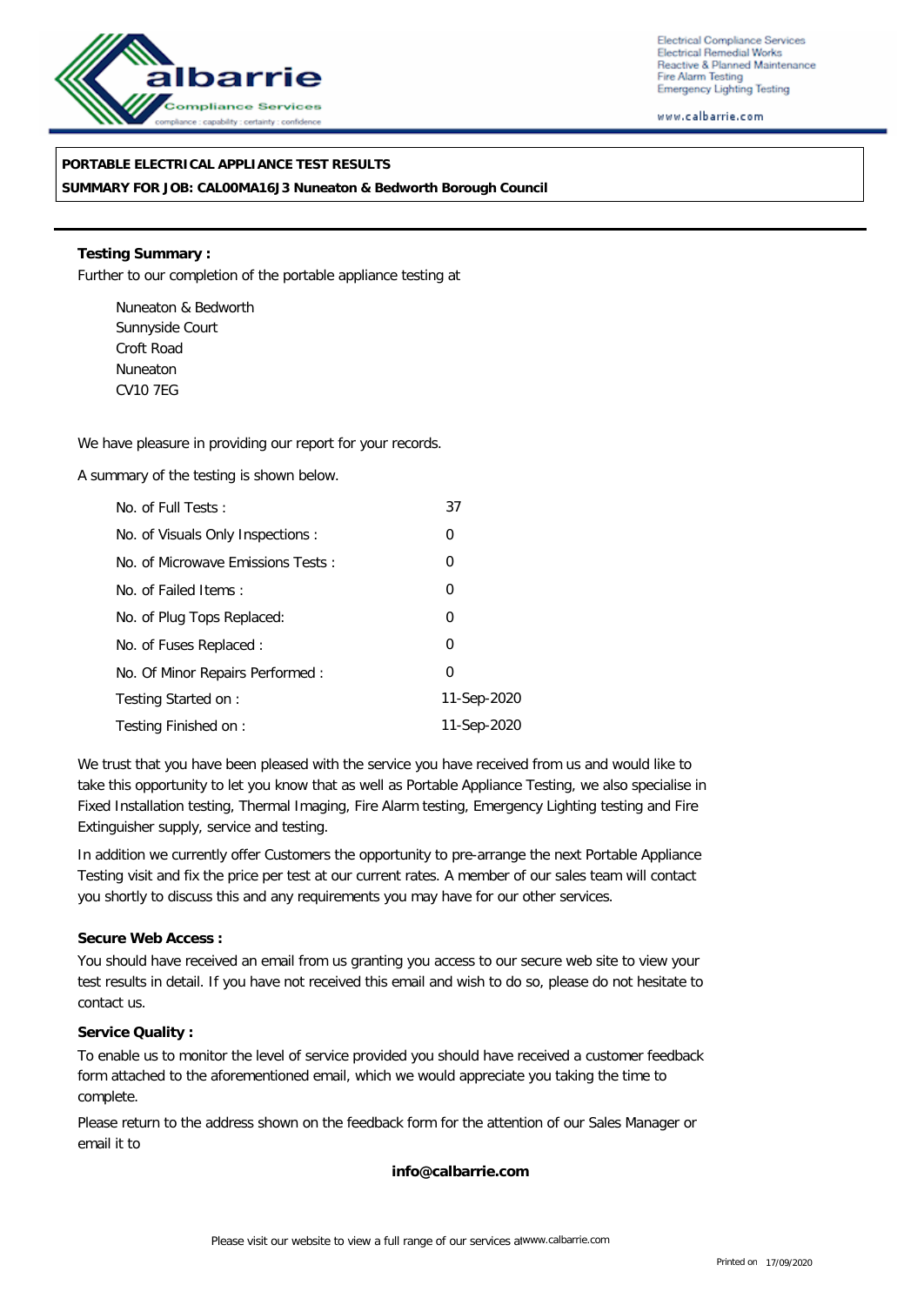

Electrical Compliance Services<br>Electrical Remedial Works<br>Reactive & Planned Maintenance<br>Fire Alarm Testing<br>Emergency Lighting Testing

www.calbarrie.com

## **CUSTOMER ACCEPTANCE**

| I, the undersigned, confirm that the engineer has attended and carried out / completed to my satisfaction the<br>works as detailed. |  |                 |  |  |  |  |
|-------------------------------------------------------------------------------------------------------------------------------------|--|-----------------|--|--|--|--|
| Signature                                                                                                                           |  |                 |  |  |  |  |
| <b>Print Name</b>                                                                                                                   |  | Date 11/09/2020 |  |  |  |  |

**The Client was not present to sign off completion of this job.**